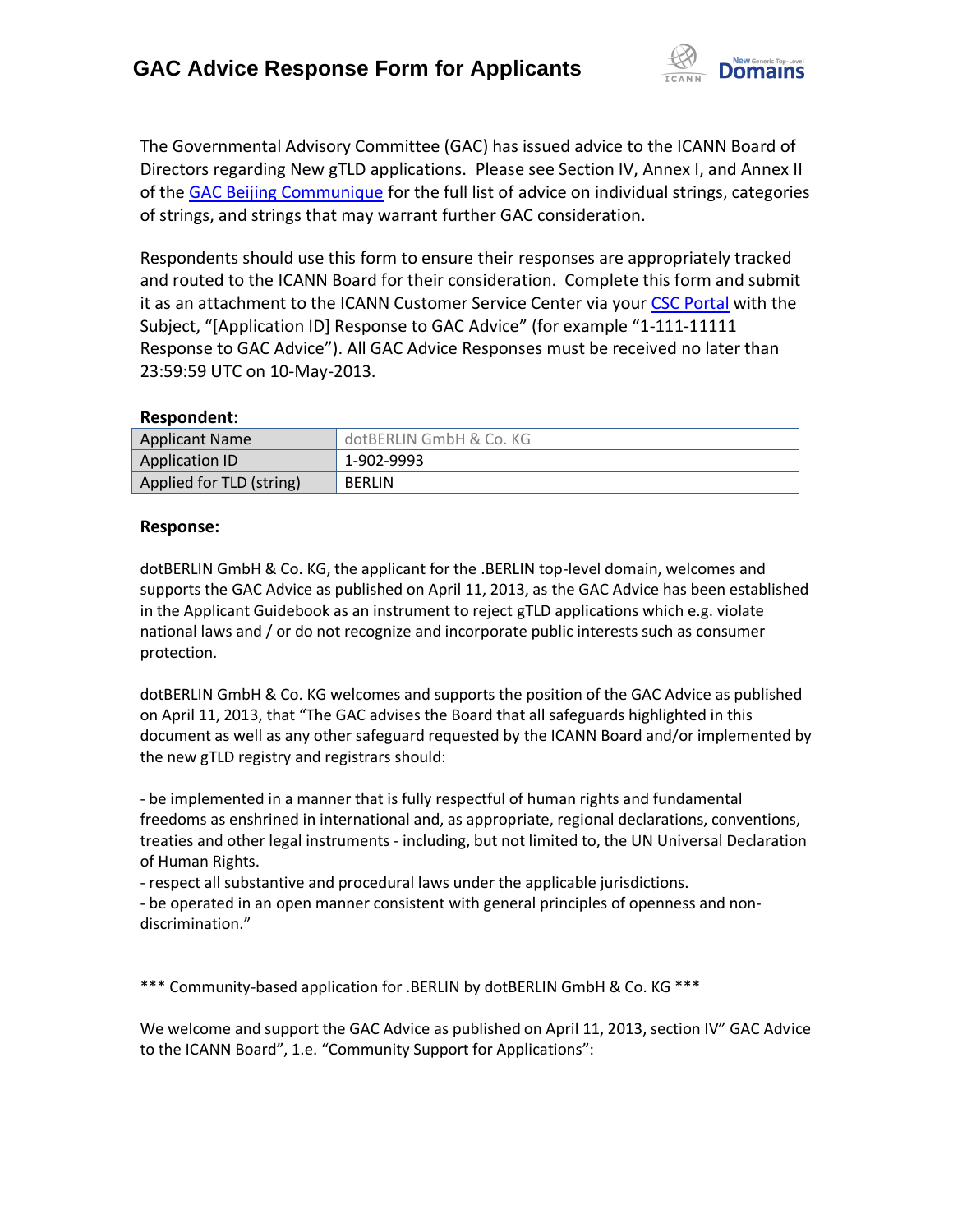# **GAC Advice Response Form for Applicants**



"The GAC advises the Board: i. that in those cases where a community, which is clearly impacted by a set of new gTLD applications in contention, has expressed a collective and clear opinion on those applications, such opinion should be duly taken into account, together with all other relevant information."

We serve the Interests of the Community and the Public

Our application for the string .BERLIN is a community-based application. The .BERLIN Community are multiple stakeholders from the City of Berlin. We have been successfully working since 2005 on building a long-lasting relationship to the various stakeholders of the respective community including

- 1. Governmental organizations and authorities
- 2. Commercial and non-commercial organisations
- 3. Citizens

The community members have expressed a collective and clear supporting opinion on our application by supporting documents. We have consulted with all relevant public and private entities that make up the community.

\*\*\* General principles of operations for .BERLIN by dotBERLIN GmbH & Co. KG \*\*\*

dotBERLIN GmbH & Co. KG would like to state, that:

1. We will respect human rights and fundamental freedoms

We fully support human rights and fundamental freedoms of mankind, this includes but is not limited to the UN declaration of rights . In this respect we would like to emphasize two principles of the UN declaration of rights:

- Everyone is entitled to all the rights and freedoms set forth in this Declaration, without distinction of any kind.

- Article 19: Everyone has the right to freedom of opinion and expression; this right includes freedom to hold opinions without interference and to seek, receive and impart information and ideas through any media and regardless of frontiers.

2. We will respect national laws

We require our registrars and registrants to comply with all applicable laws, including those that relate to privacy, data collection, consumer protection (including in relation to misleading and deceptive conduct), disclosure of data, and financial disclosures."

3. We will operate the TLD in an open manner consistent with general principles of openness and non‐discrimination

The fundamental goals of the Introduction of New gTLDs are:

- The new gTLD program will create a means for prospective registry operators to apply for new gTLDs, and create new options for consumers in the market.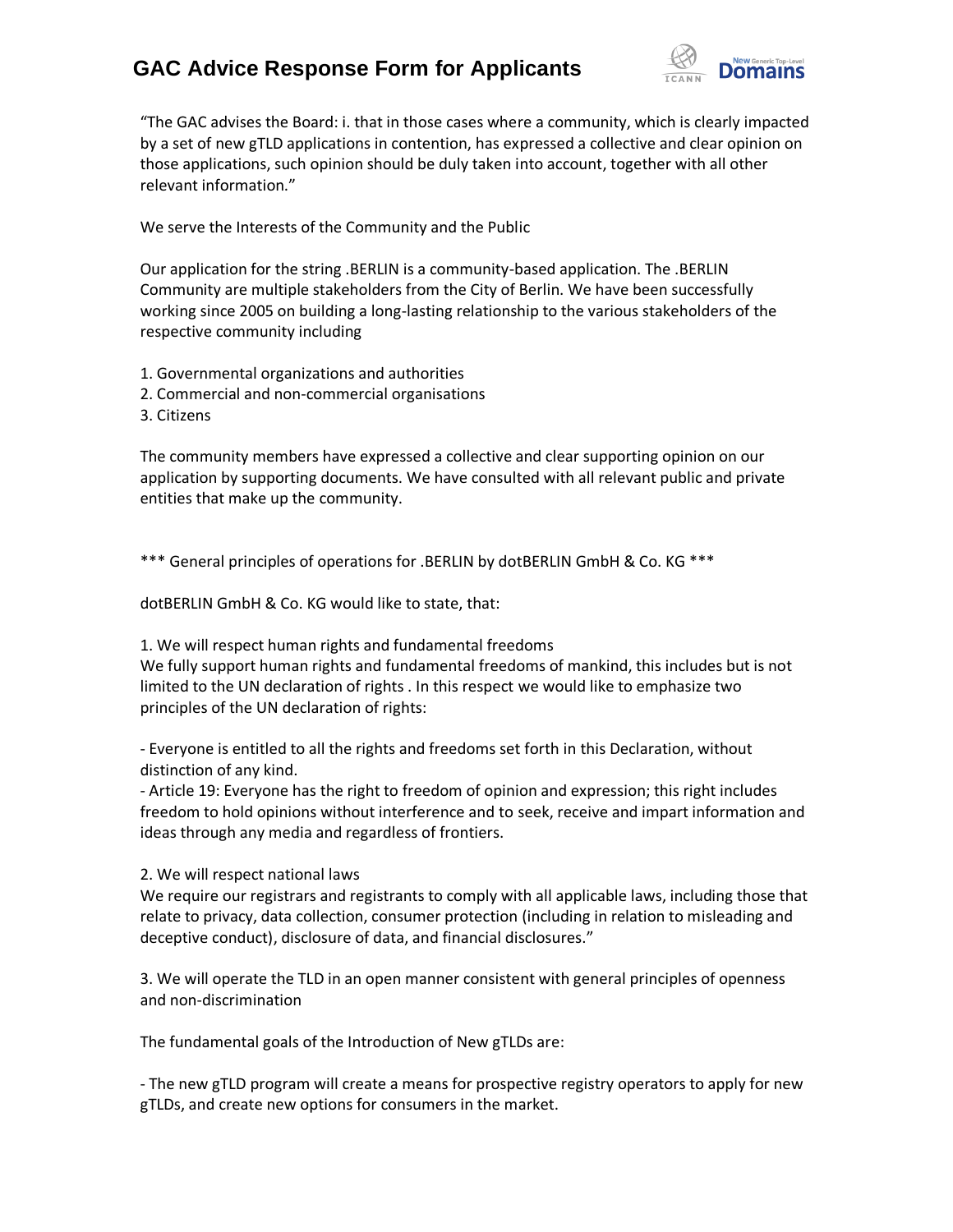## **GAC Advice Response Form for Applicants**



- To foster diversity, encourage competition, and enhance the utility of the DNS.

- ICANN expects a diverse set of applications for new gTLDs, including IDNs, creating significant potential for new uses and benefit to Internet users across the globe.

We fully support these goals with the underlying principles of openness and non-discrimination and which will lead to greater choice and diversity for consumers based on competition among registries.

\*\*\* Detailed commitments by dotBERLIN GmbH & Co. KG for .BERLIN based on General Safeguards \*\*\*

dotBERLIN GmbH & Co. KG will implement as already stated in the application the following safeguards in a manner that (i) is fully respectful of human rights and fundamental freedoms as enshrined in international and, as appropriate, regional declarations, conventions, treaties and other legal instruments – including, but not limited to, the UN Universal Declaration of Human Rights, (ii) respects all substantive and procedural laws under the applicable jurisdictions, and (iii) the gTLD be operated in an open manner consistent with general principles of openness and non‐discrimination.

The safeguards will be subject to contractual oversight.

The Safeguards are in detail:

1. WHOIS verification and checks - dotBERLIN GmbH & Co. KG will conduct checks on a statistically significant basis to identify registrations in its gTLD with deliberately false, inaccurate or incomplete WHOIS data at least twice a year. Registry operators will weigh the sample towards registrars with the highest percentages of deliberately false, inaccurate or incomplete records in the previous checks. dotBERLIN GmbH & Co. KG will notify the relevant registrar of any inaccurate or incomplete records identified during the checks, triggering the registrar's obligation to solicit accurate and complete information from the registrant.

2. Mitigating abusive activity - dotBERLIN GmbH & Co. KG will ensure that terms of use for registrants include prohibitions against the distribution of malware, operation of botnets, phishing, piracy, trademark or copyright infringement, fraudulent or deceptive practices, counterfeiting or otherwise engaging in activity contrary to applicable law.

3. Security checks - While respecting privacy and confidentiality, dotBERLIN GmbH & Co. KG will periodically conduct a technical analysis to assess whether domains in its gTLD are being used to perpetrate security threats, such as pharming, phishing, malware, and botnets. If dotBERLIN GmbH & Co. KG identifies security risks that pose an actual risk of harm, dotBERLIN GmbH & Co. KG will notify the relevant registrar and, if the registrar does not take immediate action, suspend the domain name until the matter is resolved.

4. Documentation - dotBERLIN GmbH & Co. KG will maintain statistical reports that provide the number of inaccurate WHOIS records or security threats identified and actions taken as a result of its periodic WHOIS and security checks. dotBERLIN GmbH & Co. KG will maintain these